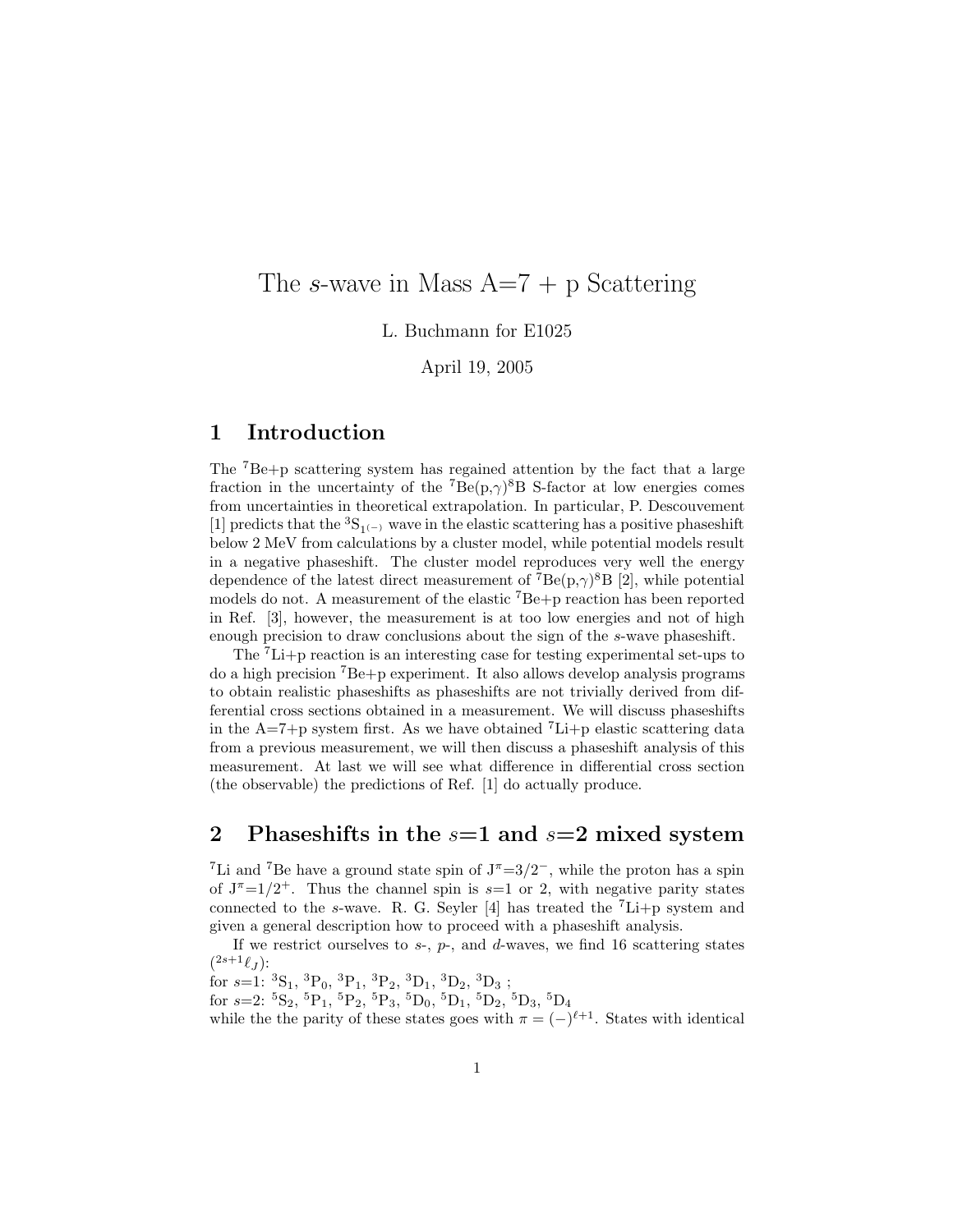$J^{\pi}$  are mixed, i.e. between S and D states and within the P states, resulting in 9 mixing parameters. J<sup>π</sup> therefore runs from  $0^+$  to  $4^-$  (see table 1). L. Brown et al. [6] present a parameterization of the collision matrix **W** in terms of the phases and mixing parameters ordered by possible resonances with a given  $J^{\pi}$ . For  $\ell \leq 2$  some of the states can be populated by up to three combinations of s and  $\ell$  what is referred to in L. Brown et al. as channel. Then the nuclear part of the collision matrix is

$$
\mathcal{W}_{c(m)c(n)}^{J^{\pi}} = \sum_{p=1}^{3} u_{pm}^{J^{\pi}} u_{pn}^{J^{\pi}} e^{2i\delta_{c(p)}^{J^{\pi}}} \tag{1}
$$

with the face shifts  $\delta_{c(p)}$  that are in general complex;  $c(p)$  are order parameters as listed in table 1.

The coefficients  $u_{pc}^{J^{\pi}}$  are given in term of the mixing parameters  $\epsilon^{J^{\pi}}, \zeta^{J^{\pi}}$ , and  $\eta^{J^{\pi}}$  by

$$
u_{11} = \cos \eta \cos \zeta
$$
\n
$$
u_{12} = \sin \eta \cos \zeta
$$
\n
$$
u_{13} = \sin \zeta
$$
\n
$$
u_{21} = -\cos \epsilon \sin \eta - \sin \epsilon \sin \zeta \cos \eta
$$
\n
$$
u_{22} = \cos \epsilon \cos \eta - \sin \epsilon \sin \zeta \sin \eta
$$
\n
$$
u_{23} = \sin \epsilon \cos \zeta
$$
\n
$$
u_{31} = \sin \epsilon \sin \eta - \cos \epsilon \sin \zeta \cos \eta
$$
\n
$$
u_{32} = -\sin \epsilon \cos \eta - \cos \epsilon \sin \zeta \sin \eta
$$
\n
$$
u_{33} = \cos \epsilon \cos \zeta
$$
\n(2)

Nota bene that the first index for the coefficients  $u_{pc}$  refers to the summation index in Eq. 1 and the second index to the order index  $c$  in Table 1. We therefore get the combination of spins, channel spins, angular momenta and mixing parameters shown in table 1, which can be used as free parameters to fit the desired angular distributions.  $\epsilon$  is a measure of channel spin mixing without  $\ell$  mixing,  $\zeta$  is a measure of  $\ell$  mixing without s mixing, and  $\eta$  a measure of mixing between partial waves of different  $\ell$  and s.

In equation 1, when there are only two elastic channel for any  $J^{\pi}$  (table 1), the  $p=1$  index in the sum should be dropped and  $\eta = \zeta = 0$ ,  $c=2,3$ ; for the one channel case  $U = e^{2i\delta_{s\ell}^{J^{\pi}}}$ , i.e. for the stretched states in table 1. Then is, e.g.  $(c(m)=1,c(n)=1)$  for the 1<sup>-</sup> and the 2<sup>-</sup> states

$$
W_{10,10} = u_{11}u_{11} \exp 2i\delta_{10} + u_{21}u_{21} \exp 2i\delta_{22} + u_{31}u_{31} \exp 2i\delta_{12}
$$
 (3)

and  $(c(m)=1,c(n)=2)$ 

$$
W_{10,22} = u_{11}u_{12} \exp 2i\delta_{10} + u_{21}u_{22} \exp 2i\delta_{22} + u_{31}u_{32} \exp 2i\delta_{12}
$$
 (4)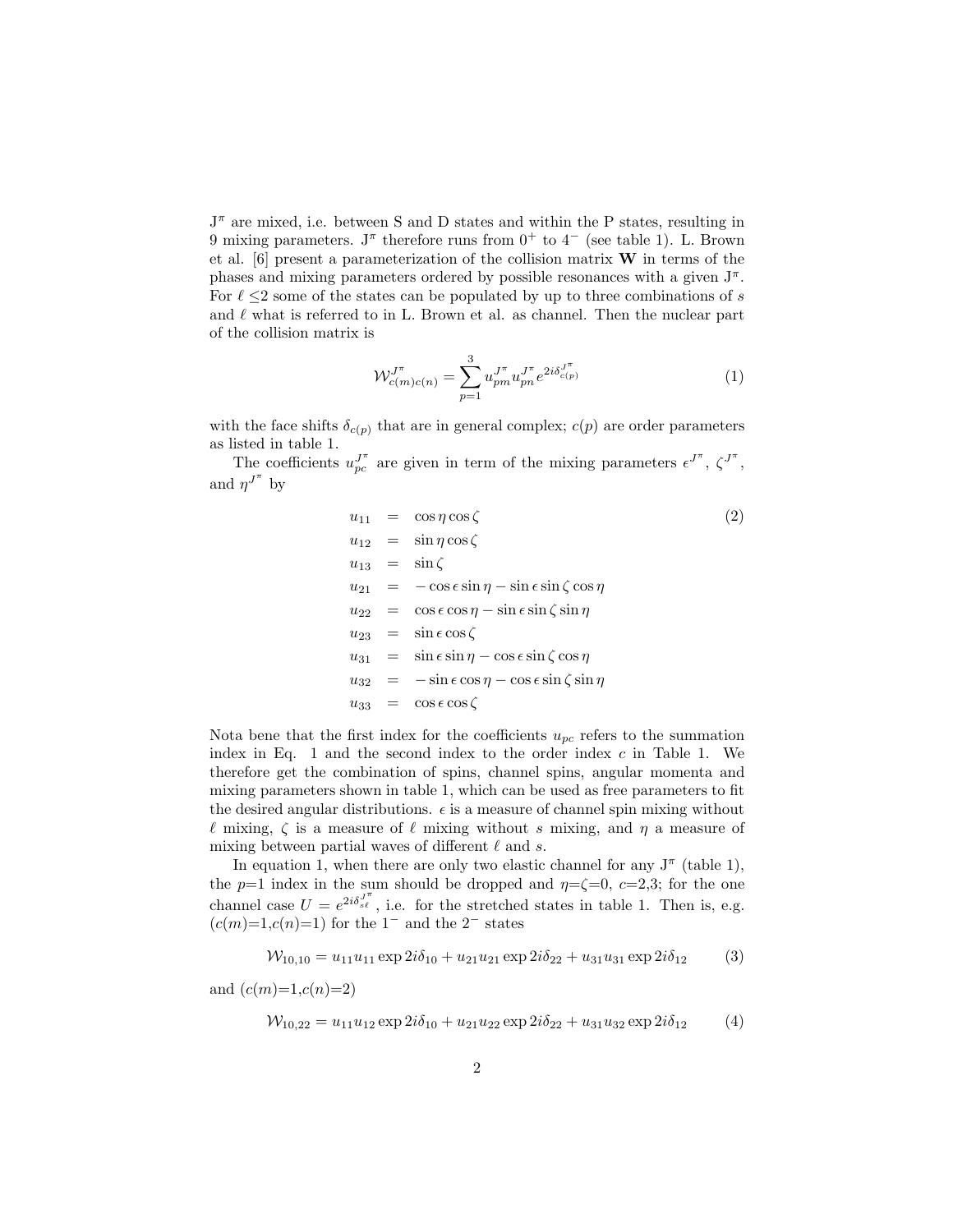| $\mathbf{J}^{\pi}$ | $c=(s\ell)$ | Parameters $\delta_{s\ell}^{J^{\pi}}$                                                                   |
|--------------------|-------------|---------------------------------------------------------------------------------------------------------|
| $0-$               | (22)        | $\delta_{22}^{0^-}$                                                                                     |
| $0+$               | (11)        | $\delta_{11}^{0+}$                                                                                      |
| $1 -$              | 1(10)       | $\delta_{10}^{1^-}$ $\delta_{22}^{1^-}$ $\delta_{12}^{1^-}$ $\epsilon^{1^-} \zeta^{1^-} \eta^{1^-}$     |
|                    | 2(22)       |                                                                                                         |
|                    | 3(12)       | "                                                                                                       |
| $1^{+}$            | 2(11)       | $\delta_{11}^{1^+}$ $\delta_{21}^{1^+}$ $\epsilon^{1^+}$                                                |
|                    | 3(21)       |                                                                                                         |
| $2^{-}$            | 1(20)       | $\delta_{20}^{2^-}$ $\delta_{12}^{2^-}$ $\delta_{22}^{2^-}$ $\epsilon^{2^-}$ $\zeta^{2^-}$ $\eta^{2^-}$ |
|                    | 2(12)       |                                                                                                         |
|                    | 3(22)       | "                                                                                                       |
| $2^+$              | 2(11)       | $\delta_{11}^{2^+}$ $\delta_{21}^{2^+}$ $\epsilon^{2^+}$                                                |
|                    | 3(21)       |                                                                                                         |
| $3^-$              | 2(22)       | $\delta_{22}^{3^-}$ $\delta_{12}^{3^-}$ $\epsilon^{3^-}$                                                |
|                    | 3(12)       |                                                                                                         |
| $3^+$              | (21)        | $\delta_{21}^{3^{+}}$                                                                                   |
| $4^-$              | (22)        | $\delta_{22}^{4^-}$                                                                                     |

Table 1: Combination of spins, channel spins, angular momenta and mixing parameters for  $\ell \leq 2$  in <sup>7</sup>Be+p.(" same as above.)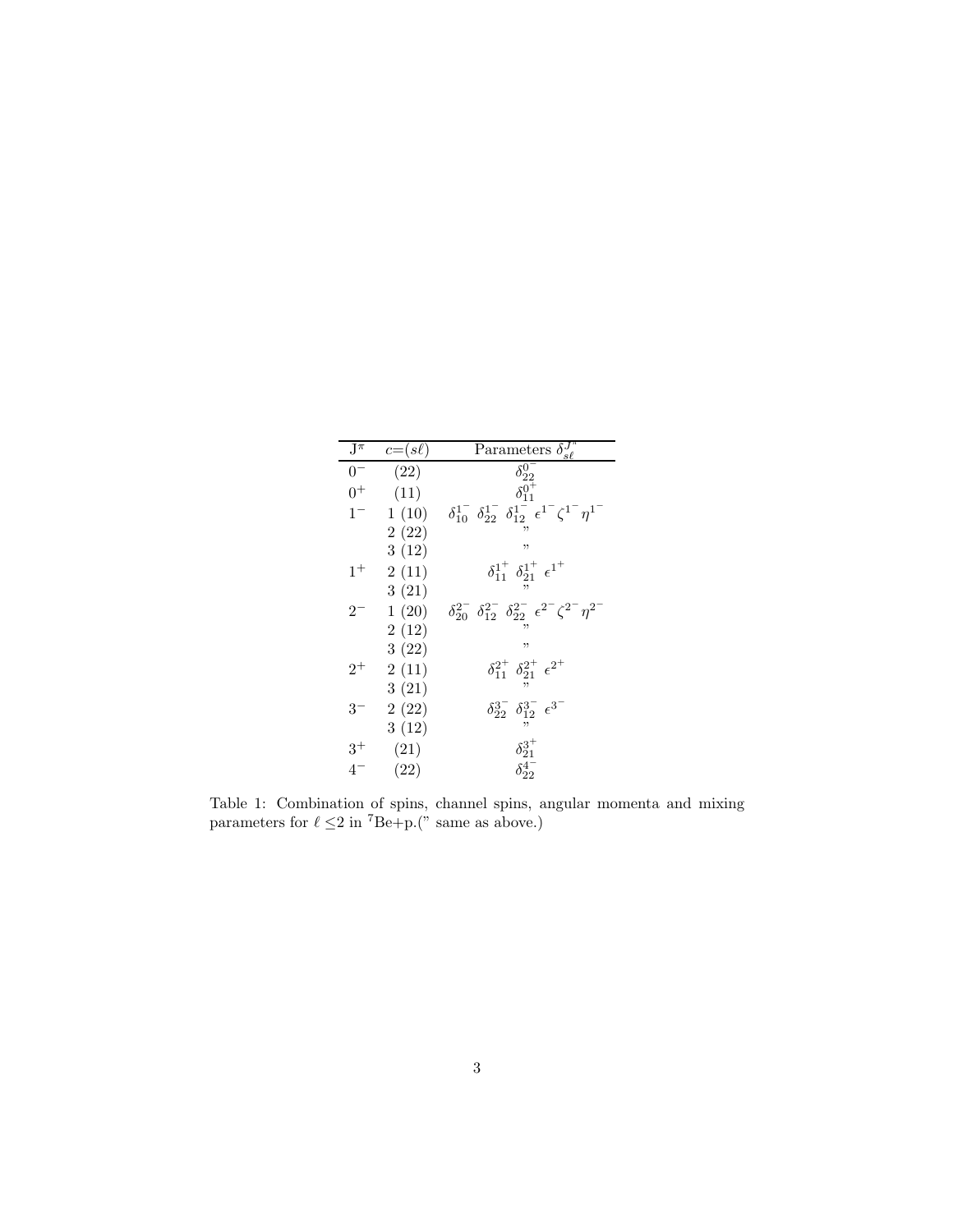etc..

The nuclear part of the collision matrix relates to the transition matrix **M** whose elements are given as follows:

$$
M_{\alpha's'\nu',\alpha s\nu}(\theta_{\alpha'}) = \frac{\sqrt{\pi}}{k_{\alpha}} [-C_{\alpha'}(\theta_{\alpha'})\delta_{ss',\nu\nu'} + i \sum_{j\ell\ell'} (2\ell+1)^{1/2} (s\ell\nu 0|j\nu) (s'\ell'\nu'\nu - \nu'|j\nu) e^{i(\omega_{\ell}+\omega_{\ell'})} (\delta_{ss',ll'}-\mathcal{W}^{j}_{s'\ell's\ell}) Y^{\nu-\nu'}_{\ell'}(\theta_{\alpha'},0)]
$$
 (5)

with ( |) being Clepsch-Gordan coefficients and  $Y_{\ell'}^{\nu-\nu'}(\theta_{\alpha'},0)$  the spherical harmonics.  $\nu$  and  $\nu'$  represent possible magnetic substates of the channel spins s. Note that since  $Y_{00} = \frac{1}{\sqrt{4\pi}} s$ -wave partial waves do not have a distinct angular distribution, but rather decrease or increase the cross section uniformly.  $\mathcal{W}_{s^{\prime}\ell^{\prime}s\ell}^{j}$ represents the nuclear part of the collision matrix.  $C_{\alpha}(\theta_{\alpha})$  is the Coulomb amplitude.

Parity conservation forces

$$
M_{-\nu's', -\nu s} = (-)^{s' - s + \nu' - \nu} M_{\nu's', \nu s} \tag{6}
$$

reducing the number of elements of the matrix **M** to half.

The transition matrix relates then in the usual manner to the differential cross section:

$$
d\sigma_{\alpha s,\alpha's'} = (2s+1)^{-1} \sum_{\nu\nu'} |M_{\alpha s\nu,\alpha's'\nu'}(\Omega_{\alpha'})|^2 d\Omega_{\alpha'} \tag{7}
$$

All together, as the phaseshifts are complex, we have 41 real parameters to describe elastic scattering of the  ${}^{7}A+p$  system, when s, p, and d waves are included. The imaginary parts of the phaseshift describe inelastic processes, but do not separate individual channels. However, as we will restrict the use of partial waves involved for practical reasons, individual inelastic channels will be associated with one particular partial wave.

## **3 Fits to the Warters data**

#### **3.1 Discussion of the data**

In 1953 W.D. Waters et al. [5] published  $^7$ Li+p elastic scattering data containing absolute cross sections, the only absolute cross sections for this reaction ever published to our knowledge. The data range from 359 keV to 1395 keV in the laboratory system and from  $50°$  to  $160°$ , i.e. stay below the  $(p,n)$  threshold. There are higher energy data available, normalized to Warters et al., but at this stage we have not included them in the fit.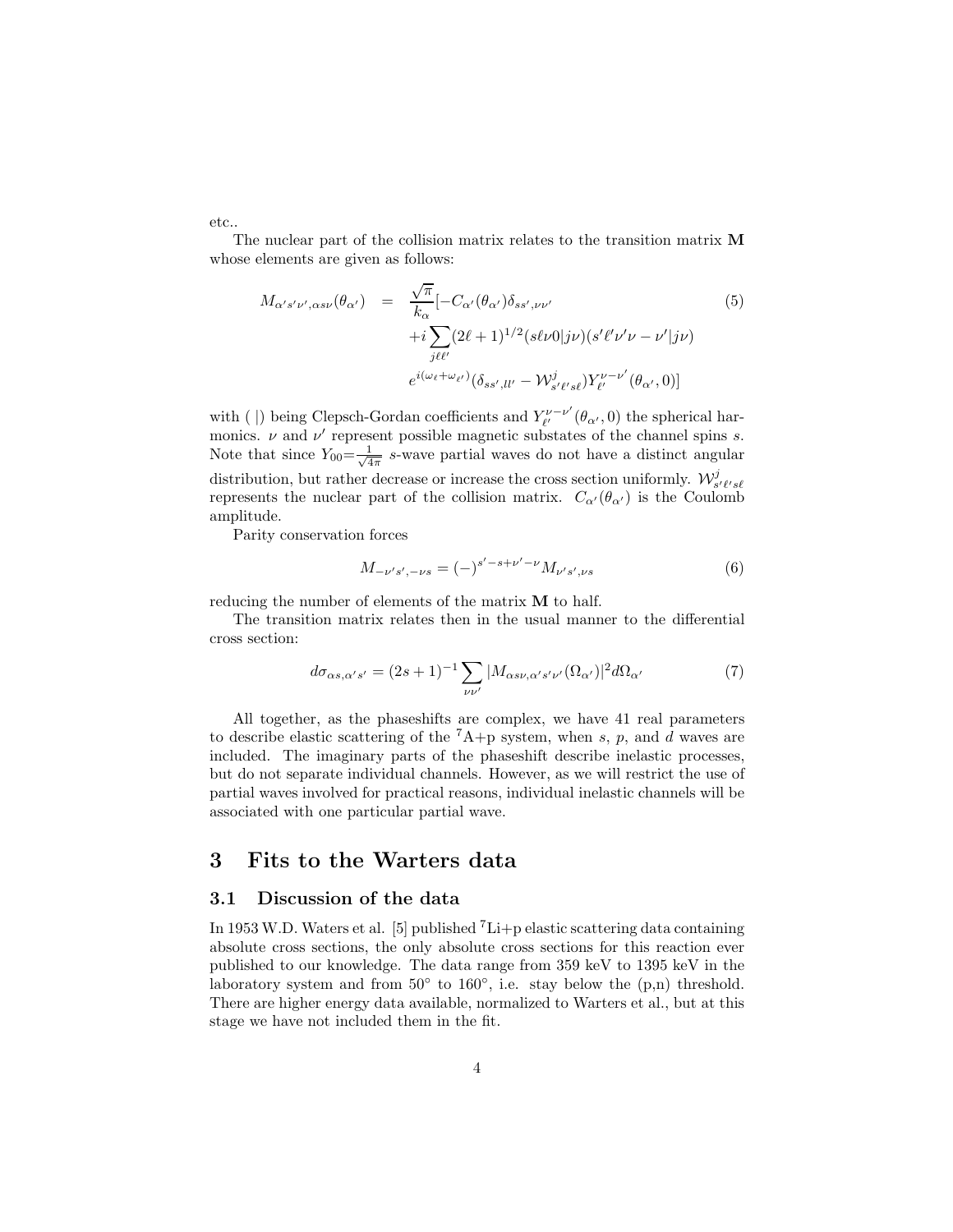In the Phys. Rev. publication of Warters et al. a note added in proof stated that these data have to be renormalized due to new stopping power measurements by 5% down. A private communication to the authors of Ref. [6] stated in addition that another lowering of the data by 4% was necessary. Both corrections are the result of improved stopping powers at the time. Using the quoted stopping power for the first correction, by today's best tables another 5% lowering would be adequate. However, we find that the 9% correction of Ref. [6] produces the most reasonable results, and we will quote those here. Ref. [5] do not give errors to their data, but claim an all over error of 5%. As we assume that statistics is of minor importance we assign this error to all data points, though somewhat larger errors may have been more adequate. Note that in Ref. [3] the <sup>7</sup>Be+p data are described as being normalized to those of Ref. [5], without mentioning what normalization has been used.

W.D. Warters gives excitation functions for seven angles, not always taken at the same energies. As the phaseshifts and mixing angles depend on energy, but not on angle, we have made interpolations to keep obtain angular distributions for a given energy, similar to Ref. [6]. Fig. 1 shows such an angular distribution.



Figure 1: Angular distribution from Ref. [5](1395 keV) and fit to the data.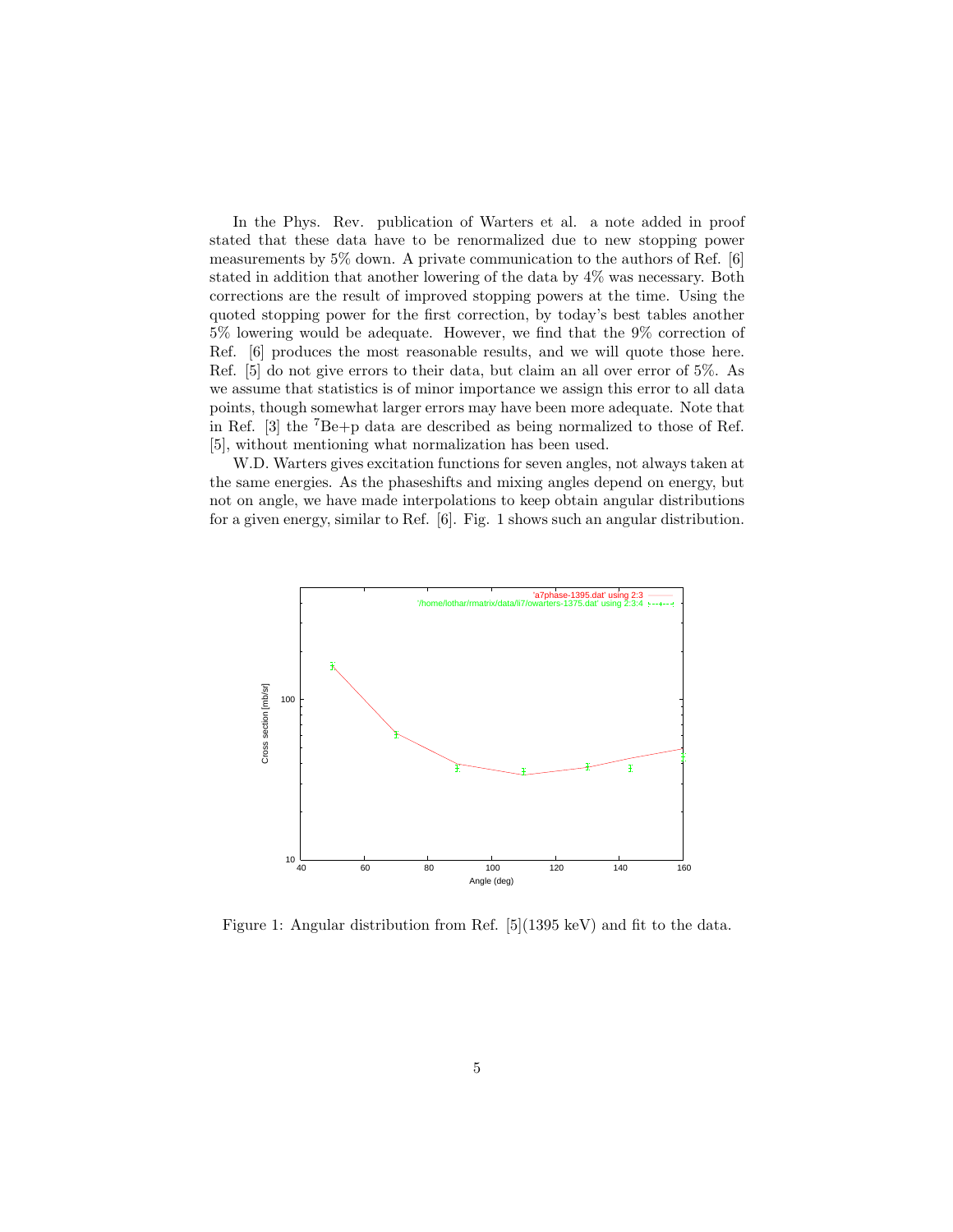### **3.2 Individual fits**

Using the formalism described in Section 2 fits to the individual angular distributions can be obtained. However, per energy point there are only 7 angles to be fitted by many more parameters. Even if free parameters are used sparingly, this results in very good fits to individual distributions, but very inconsistent phaseshifts, i.e. phaseshifts can fluctuate between close by energy points more than reasonable physics expectations would allow. Fig. 2 shows phaseshifts derived under the conditions discussed below.



Figure 2: Real and imaginary parts of the  $1^-$  and  $2^-$  s waves in a free fit with  $40$  parameters. The  $^{5}{\rm P}_{1}$  wave has been fixed according to literature values for the  $1^+$  resonances.

Keeping neighbouring energy points uncorrelated, even the  $1^+$  resonance structure in the excitation function does not show up clearly, but manifests itself as strong p-wave fluctuations in the resonance energy region. Therefore, as a first step, the real part of the  ${}^{5}P_1$  (abbreviated here 1p21 [1<sup>+</sup>, s=2,  $\ell$ =1]) wave was parametrized in terms of elastic scattering expressions from the Rmatrix as

$$
\delta_{1p21} = -\phi_{1p21} + \omega_{1p21} + \arctan\frac{R_{1p21}P_{1p21}}{1 - R_{1p21}(S_{1p21} + B_{1p21})}.
$$
(8)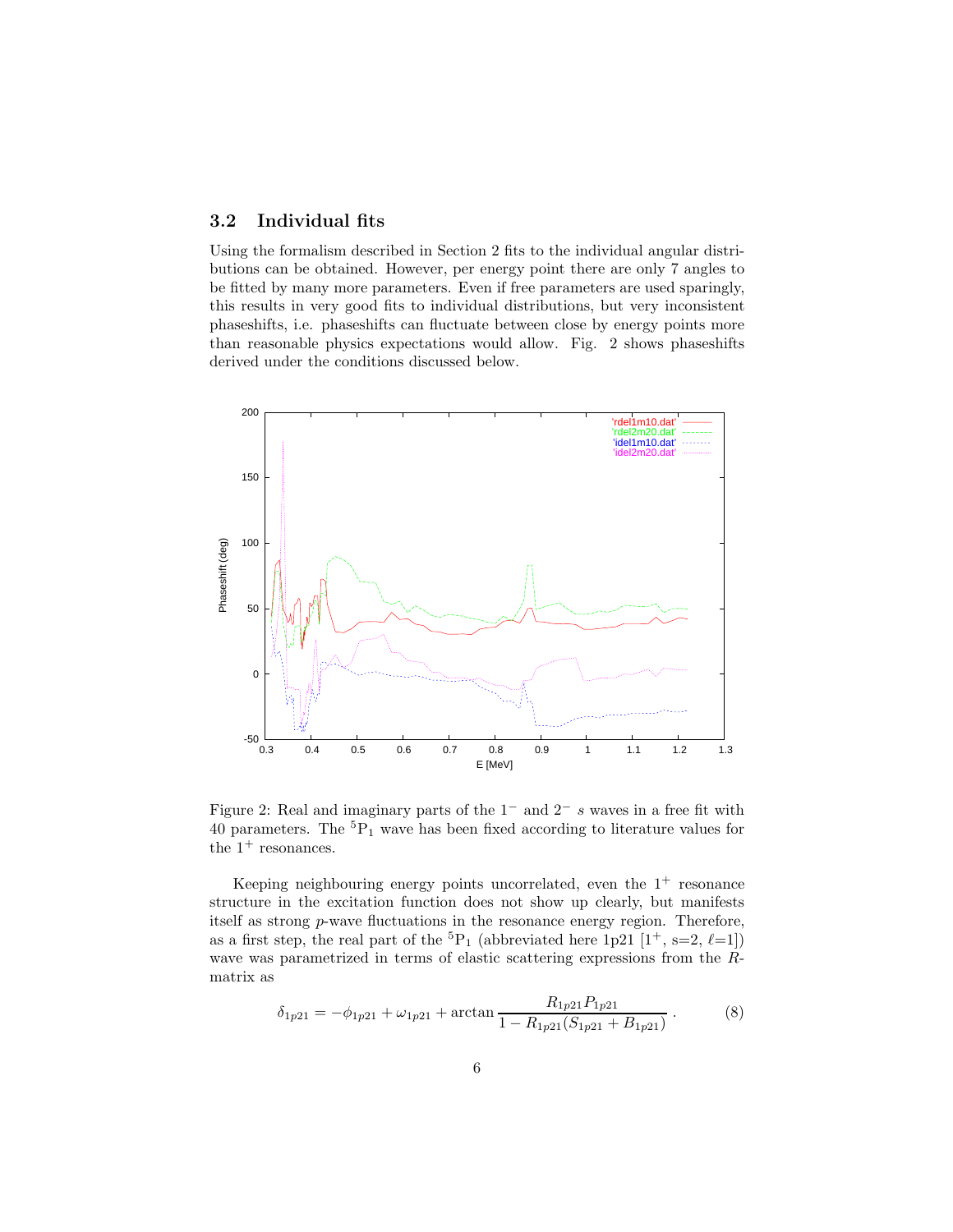with  $\phi$  being the hardsphere phaseshift,  $\omega$  the Coulomb phaseshift and

$$
R = \frac{\gamma^2}{E - E_r} \tag{9}
$$

the R-function, while  $S$ ,  $P$ , and  $B$  are shift functions, penetrability, and boundary conditions in the usual R-matrix ways. This procedure ignores the multichannel character of the problem, i.e. mixed terms between inelastic and elastic channels. However, in this energy region such cross terms are likely irrelevant. In principle, more complex expressions can be implemented at a later stage. The boundary condition was set at  $E_b=386$  keV, i.e. on the first narrow resonance, resonance energies and widths have been approximately matched to literature.

The s-wave phases hifts shown in Fig. 2 have in the local fit the  ${}^{5}P_1$  wave fixed in this global way, yet they still show strong fluctuations in the narrow resonance region at 386 keV and some correlation to the p-wave at about 0.95 MeV where a broad resonance is observed.

#### **3.3 Global fits**

It is obvious from multiple fit exercises that the individual phaseshifts need to be described by a few global parameters allowing for fits over the entire energy range of the data. While the structure of the  $1+21$  phaseshift, showing obvious resonances, can be reasonably described by R matrix theory, this is not so clear with the other phaseshifts. In principle, a full R-matrix multichannel description will likely succeed in getting reasonable fits to the data. However, it would not be clear what the thus derived phaseshifts, which would be a mixture of hard sphere phaseshifts and far distant background and/or real states, would accomplish or if a model dependence would be introduced. As we wish to derive the phaseshifts rather straightforwardly from the data to compare to model predictions, we have chosen to describe them by polynomials of up to third order, except for the aforementioned p-wave where both the elastic and the inelastic part corresponding the (p,p') scattering into the first excited state of <sup>7</sup>Li at 478 keV is modeled according to simple R-matrix expressions. As we do not wish to employ all partial waves, in particular those of high angular momentum or high spin, we only use the following partial waves (we find the dependence from mixing parameters extremely week):

- $1^+21$  (<sup>5</sup>P<sub>1</sub>): The resonant p-wave, two known resonances are in the energy range and a background state is also used. The inelastic (p,p') scattering, as observed for the upper state is included as a  $p$  wave decay in the imaginary part.
- $1^{-10}$  ( ${}^{3}S_{1}$ ): The real part of the phases hift is described by a third order polynomial without a zero order term so that for zero energy the phaseshift is zero. The imaginary part, corresponding to  $(p,p')$  is described by a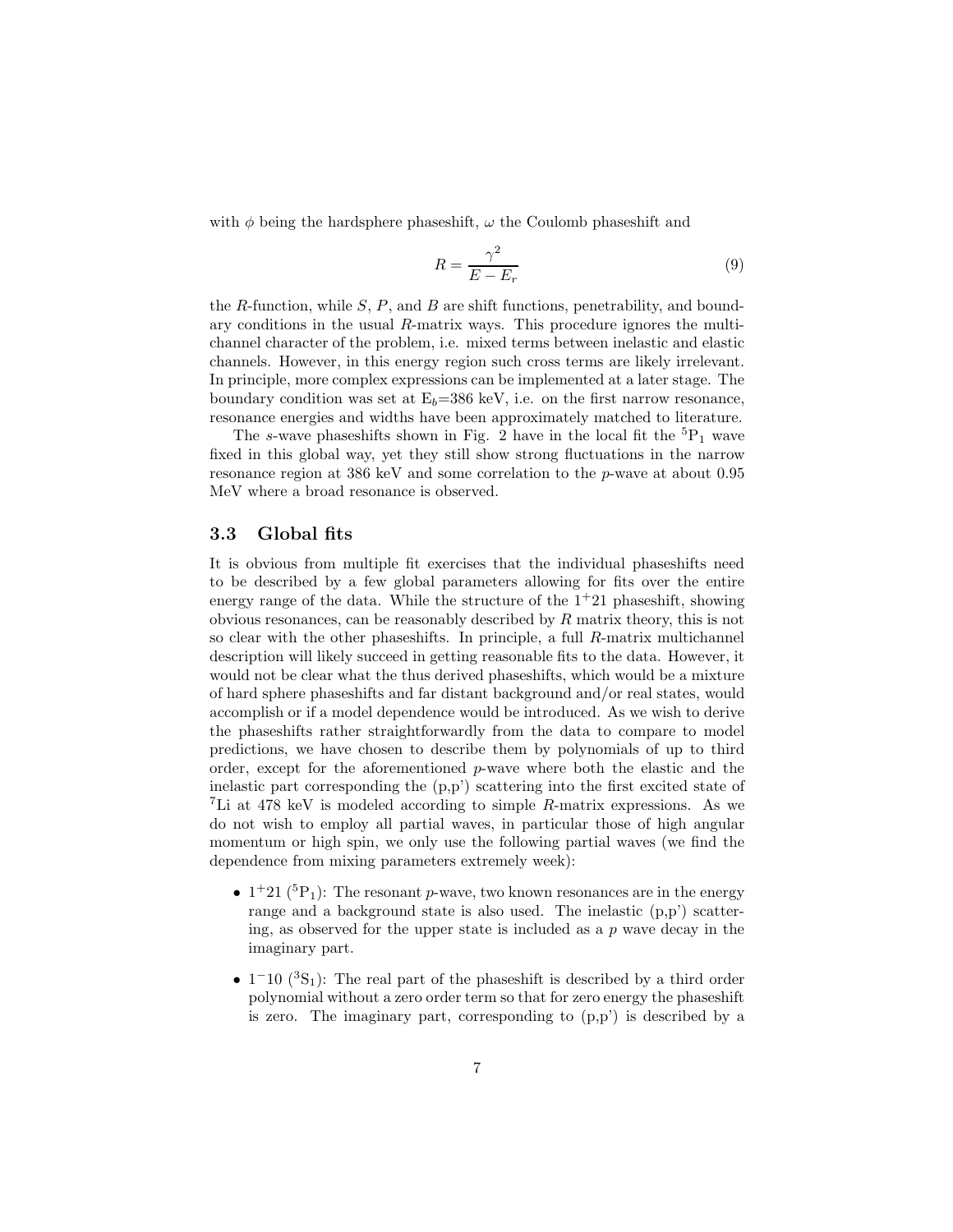second order polynomial multiplied by the s-wave p' penetrability so that there is no cross section below threshold.

- $2^-20$  (<sup>5</sup>S<sub>2</sub>): The real part is as for the 1<sup>-10</sup> (<sup>3</sup>S<sub>1</sub>) case. No imaginary part has been included.
- $1^+11$  (<sup>3</sup>P<sub>1</sub>): The real part is described by a second order polynomial.
- $2^-22$  (<sup>5</sup>D<sub>2</sub>): The real part is described by a third order polynomial with no zero order. This term is the only d-wave included.
- $0^+11$  (<sup>3</sup>P<sub>0</sub>): The imaginary part is described by a second order polynomial. It corresponds to the  $(p,\alpha)$  reaction that for symmetry reasons can only proceed via  $0^+$ ,  $2^+$ ,  $4^+$  etc. T=0 states in <sup>8</sup>Be. No real part has been included.
- $3^+21$  ( $5P_3$ ): The real part is represented by a second order polynomial. It has been included as there is a very strong  $3^+$  resonance just above the neutron threshold.

After optimization the partial waves as displayed in Figs. 3, 4, 5 were found. Fig. 4 also contains the least squares  $\chi^2$  for individual angular distributions. The real parts of the s-waves show a rather flat, but relatively high positive value. This is largely enforced by the behaviour in the region between the two  $1^+$  resonances. The imaginary part may be influenced by the upper  $1^+$ resonance which would be unphysical. The real part of the 1p21 wave have been described by resonances as discussed above. These two  $1^+$  states are well known in literature. Letting the R-matrix parameters float reproduced well the literature values. The imaginary part, corresponding to  $(p,p')$  also follows resonance behaviour. Again, the inelastic (p,p') transition is well known for the upper resonance, but is also known to have a non resonant part which we included in the s-wave. For the d-wave only the 2m22 wave has been used in the fit and is displayed in Fig. 5. There may be some (anti-)correlation with the 1<sup>−</sup> wave. the relative high value for low energies may also compensate for experimental effects.

Fig. 4 also shows the least squares distribution for individual energy points. Regions of bad fit are around the narrow low energy resonance (actually a few points in the centre of the resonance have been taken out), and in the region from approximately 0.5 to 0.8 MeV, i.e. between the two  $1^+$  resonances. The high energy region, in contrast, shows reasonable fits.

The first case of the narrow resonance is most likely experimental. As the target has a finite thickness it will integrate over a rapidly changing angular distribution. Our calculations do not include such an integration as experimental information is sparse and an integration would take considerable computing time. As this case of a bad fir is understood, the necessary effort to include target thickness integration is not justified.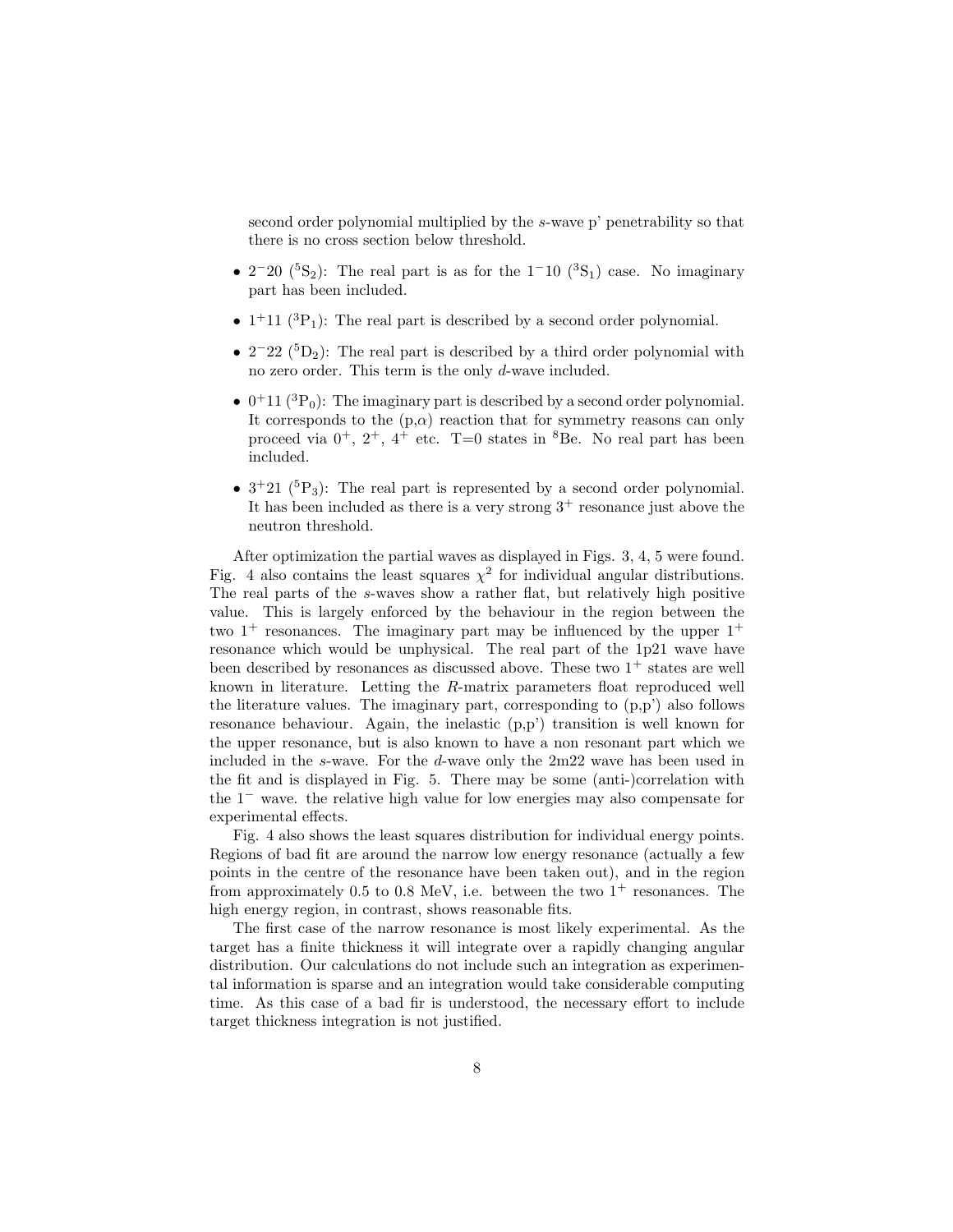

Figure 3: Real parts of the  $1^-$  (red) and  $2^-$  (green) s waves in degree in a global fit as described in the text versus cm energy. The imaginary part of the 1<sup>−</sup> swave is indicated in blue, while no imaginary part has been included for the 2<sup>−</sup> wave. The lowest energy point has been set to a phase of zero.

The case of the inter-resonant region is less understood. In fact, Ref. [6] do not fit this region. We will see that this region would require a more sophisticated s-wave for a better description, while other waves are of no help. Inspecting angular distributions as derived shows that the deviations from a good fit are indeed systematic and not at random.

#### **3.4 The least squares dependence of the 1m10** *s***-wave**

We test now, how much a variation of one  $(1m10)$  of the two s-waves can be compensated for by the other waves, in particular the other (2m20) s-wave. It has been suggested in Ref. [6] that the 1m10 s wave should be of negative value. As for the best fit, as it is described by a polynomial with three coefficients, we apply a scaling factor to this polynomial to eventually reach negative phases. Thus we leave the shape of the 1m10 s-wave undistorted. The result is shown in Fig. 6. Obviously, the fit optimization with the rest of the global parameters being free finds no valid parameter to compensate for a change in the 1m10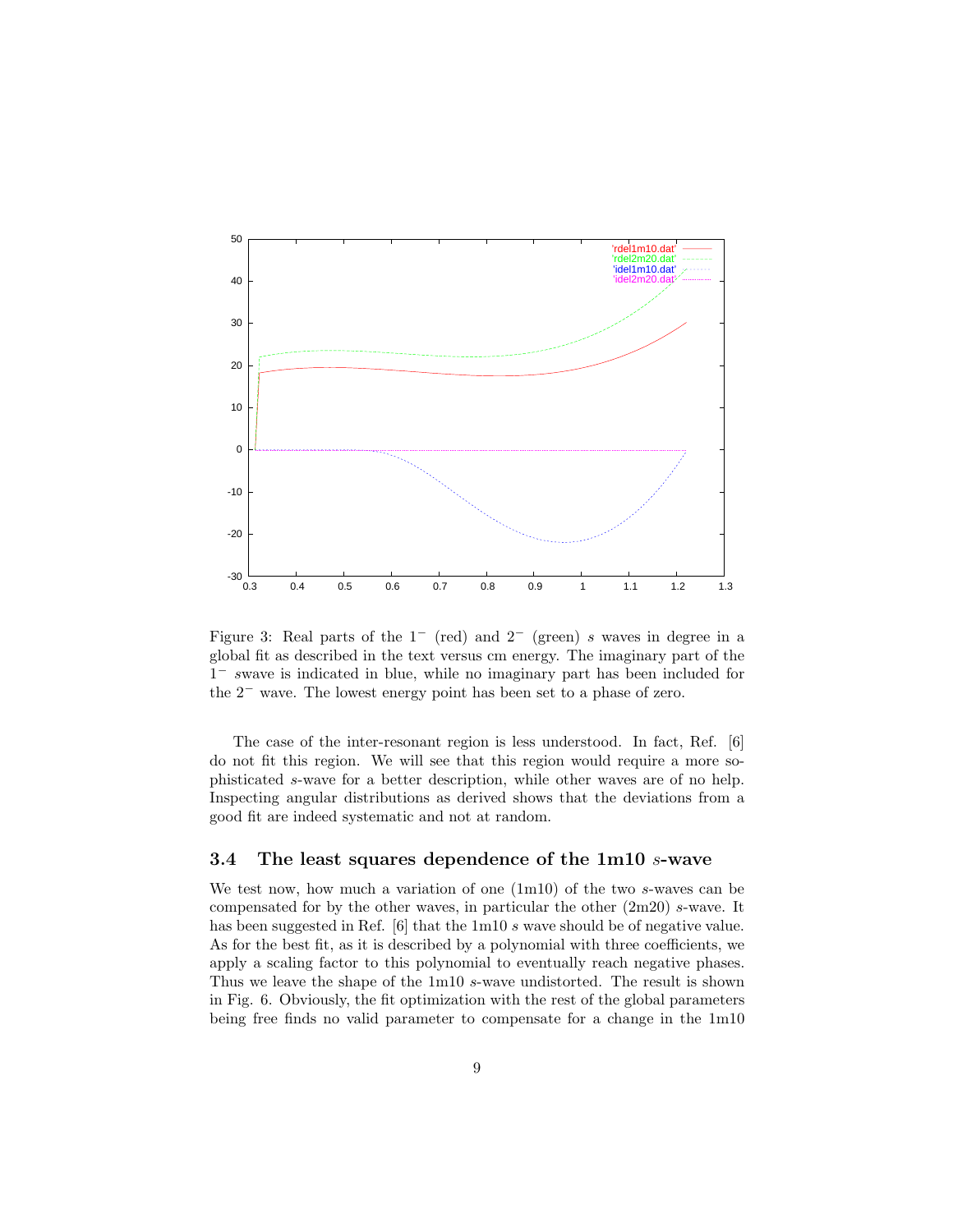

Figure 4: Real parts of the  $1^+$ ,  $s=1$  (red) (1p11) and  $1^*$   $s=2$  (green) (1p21)  $s$ waves in degrees in a global fit as described in the text versus cm energy. The imaginary part of the  $1+s=2$  wave is indicated in yellow, also being resonant. All other waves included in the p-wave fit show gentle slope towards higher energies. The lowest energy point has been set to a phase of zero. Purple crosses indicate the individual  $\chi^2$  per energy point (no dimension).

wave. We present the result for the p-wave, including  $\chi^2$ , and a scaling of -1 in Fig. 7. Obviously, the shape of the  $p$ -wave (and  $s$ -) wave remain largely unchanged. The least squares parameter  $\chi^2$  increases drastically in the 0.4 to 0.8 MeV region, while very high and very low energies remain reasonably fit. As an additional test, using the best parameters for the fit with the -1 scaling factor as a starting point, we let the 1m10 wave go free. Then the 1m10 wave went back into positive territory, albeit with a somewhat different (and worse) solution.

It is therefore concluded that the two s-waves are very well separable in the phaseshift fits to the data. However, the s-waves are particularly sensitive to the correct determination of the cross section.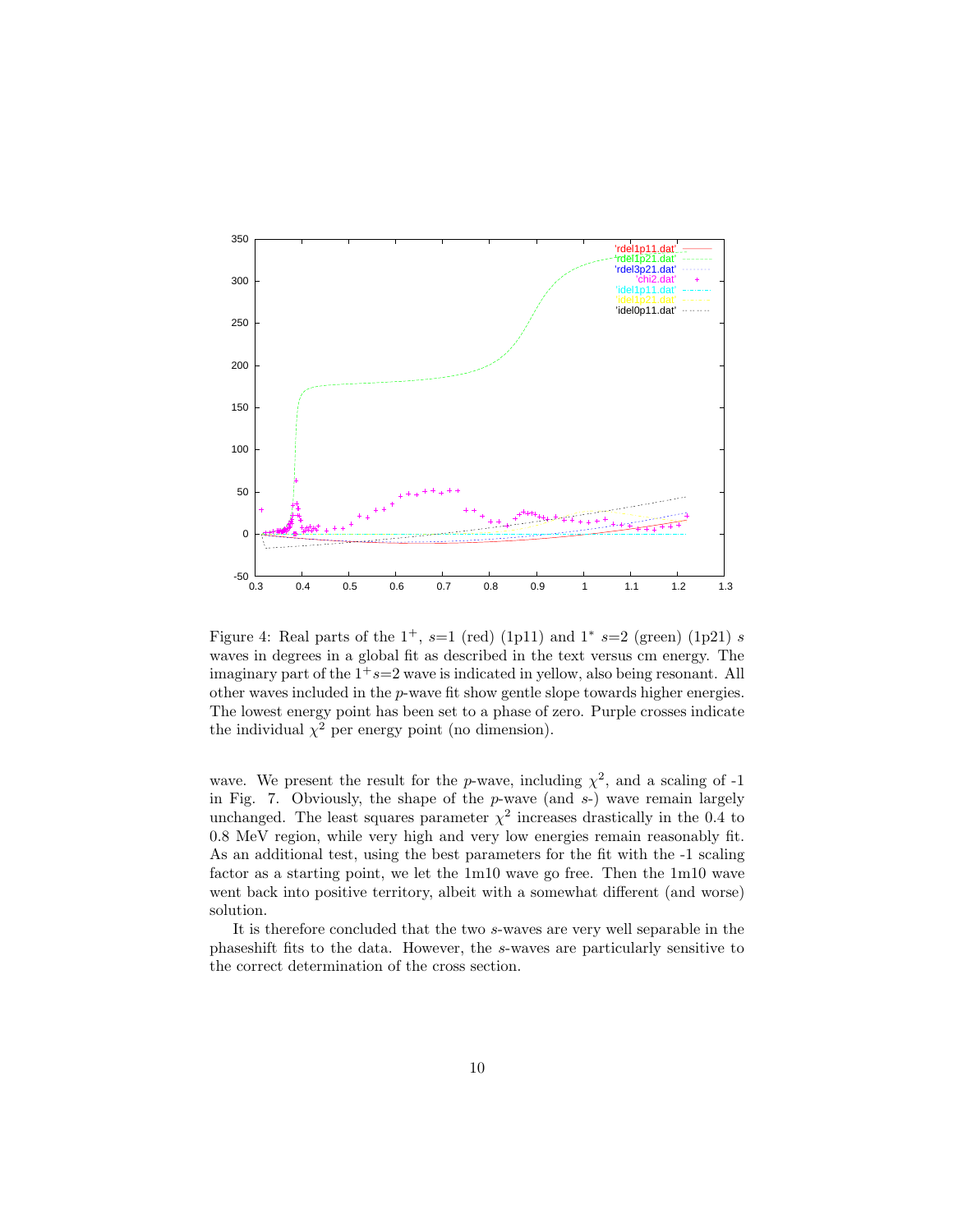

Figure 5: Real parts of the  $2^{-}$  s=2,  $\ell$ =2 (2m22) (brown) d waves in degrees in a global fit as described in the text versus the cm energy. All other d-waves have been set to zero. The lowest energy point has been set to a phase of zero.

# **4 Predicted cross sections for** <sup>7</sup>**Be+p elastic scattering**

From the predicted phaseshifts of Ref. [1] for the two s-waves cross sections can be deduced rather straightforwardly. However, the information of Ref. [1] is not complete as  $p$ -wave and  $d$  wave elastic contributions as well as all inelastic ones are not predicted. The known  $1^+$  and  $3^+$  resonances can be treated by an R-matrix approach as above, using literature values for energy and width. Since the inelastic  $(p, p')$  channel to the 418 keV first excited state in <sup>7</sup>Be is open, it has been included with an arbitrary width in both resonances. Other  $p$  and  $d$ waves or other inelastic channels are not included. For the s-waves a second order polynomial is chosen peaking at about 5◦ at 2 MeV. While this is not an exact match to the predicted phaseshifts of Ref. [1] it demonstrates the gross features of a sign change in the 1m10 wave. While the 1m10 wave changed sign the 2m20 wave was left constant.

Results are shown in Fig. 8. There is a clear difference in cross section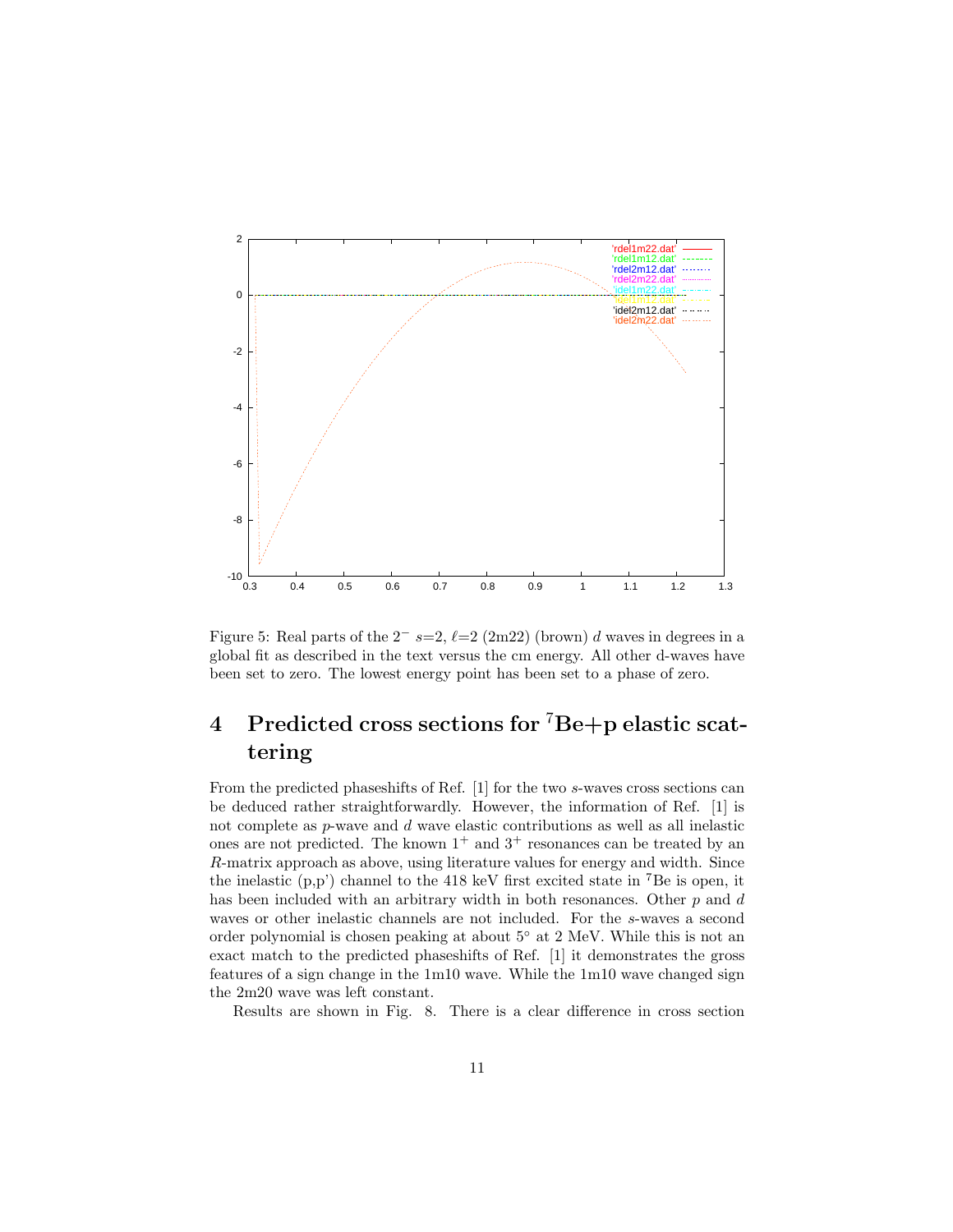between the two cases. Numerically, the difference in cross section is 3.6% at 0.548 MeV, 12.6% at 1 MeV, 11.5% at 2 MeV and 4.6% at 3 MeV, normalized to the negative phaseshift case. For smaller angles, the differences naturally become smaller. Therefore, from these calculations, the region between 0.8 and 2 MeV looks rather promising to measure the difference in the sign of the phaseshift of the 1m10 wave.

## **5 Conclusions**

The above fits and calculations demonstrate several points:

- To determine the phaseshifts of the <sup>s</sup>-wave, very good measurements of the absolute cross section of  $\mathrm{Li/Be+}p$  are necessary.
- Reasonable cross section data, i.e. 1-2% precision per point fix the individual s-wave (and other) phaseshifts in a unique way. The two s-wave phaseshifts cannot be traded against each other in fitting the data.
- The  ${}^{7}$ Li+p data of Warters et al. [5] result probably in unphysical phaseshifts for some cases and should be remeasured. Note that these data have been used for normalization in many subsequent measurements.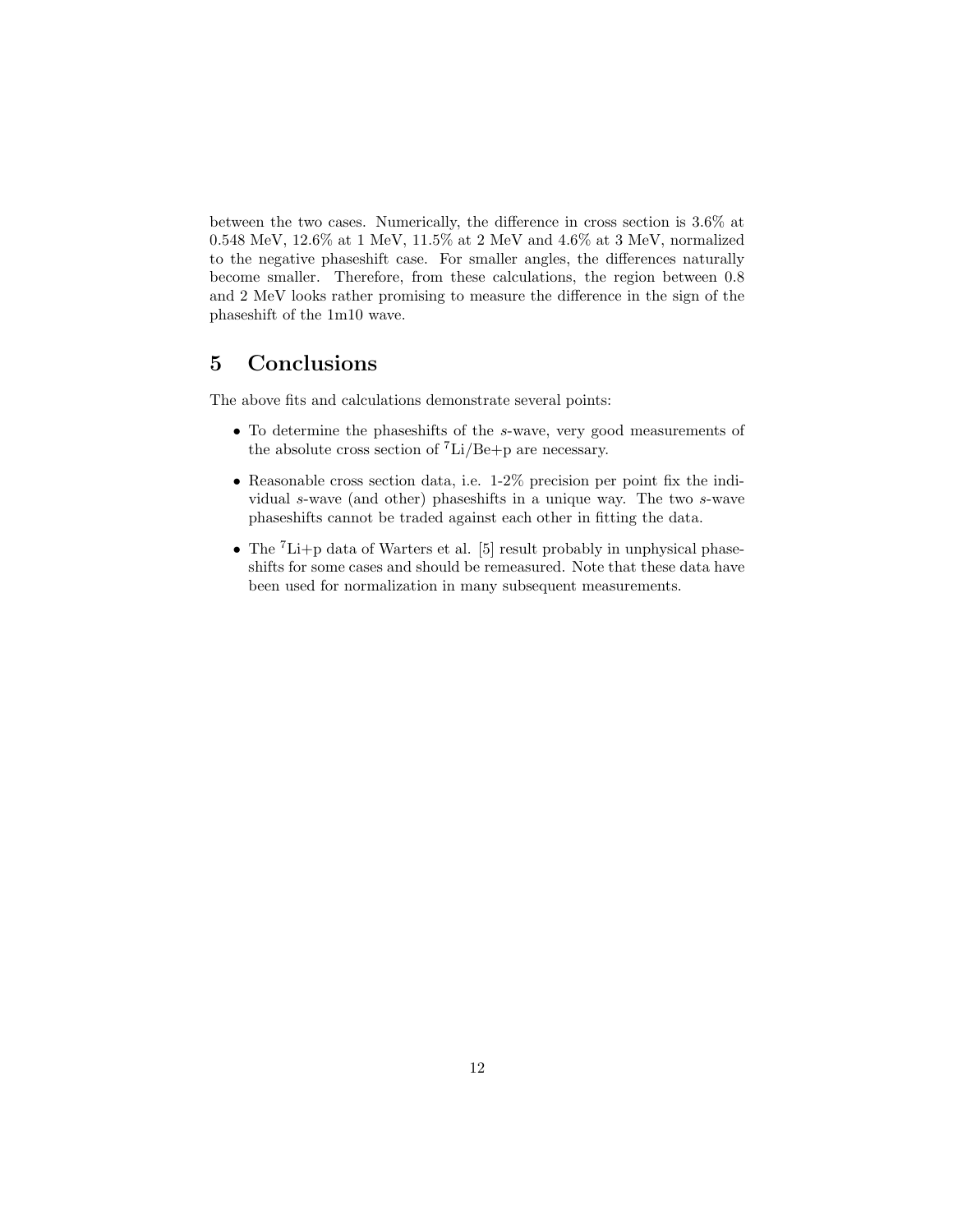

Figure 6: Least squares dependence of a scaling factor applied to the 1m10 wave. The scaling factor of 1 is the best fit.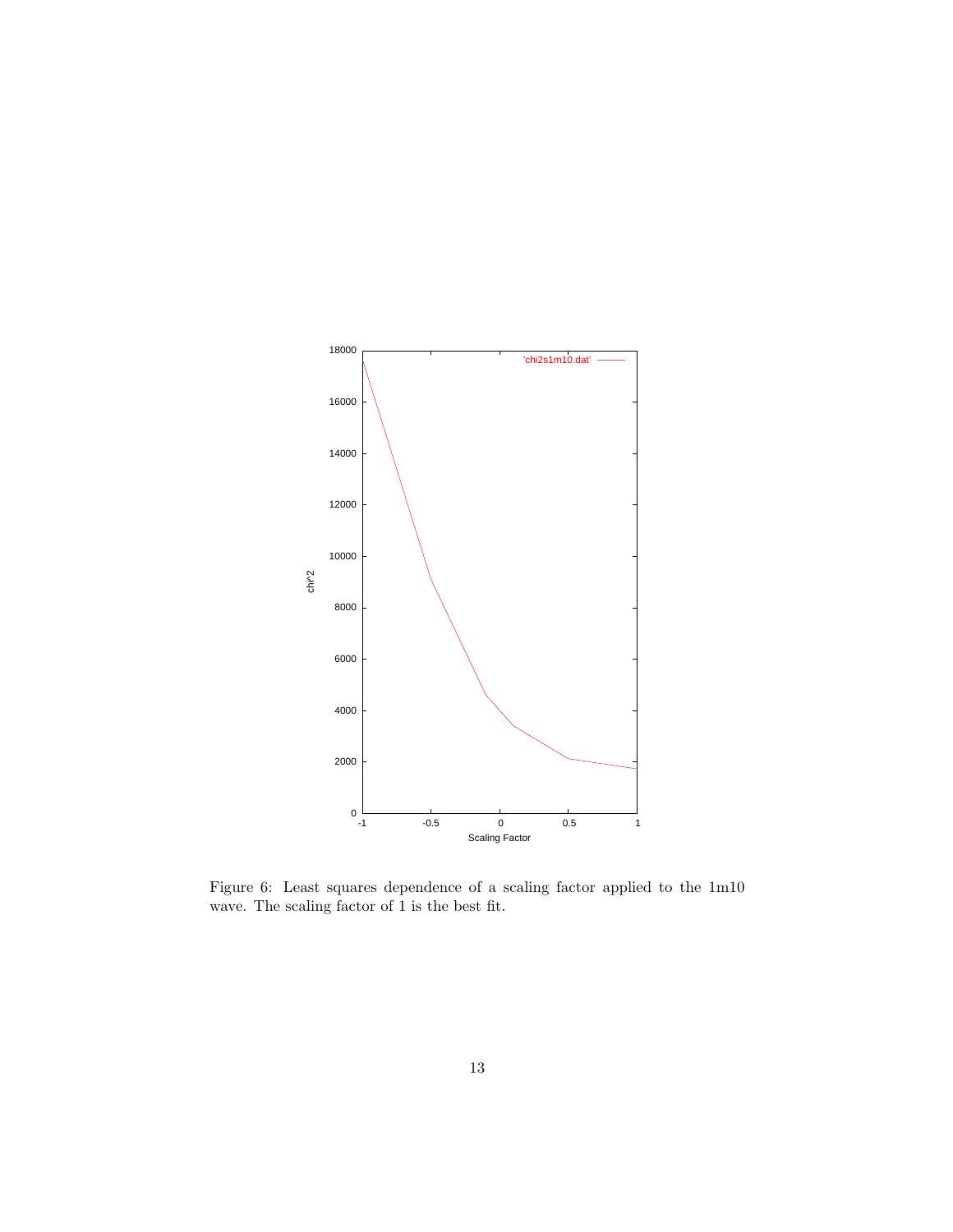

Figure 7: Real parts of the  $1^+$ ,  $s=1$  (red) (1p11) and  $1^*$   $s=2$  (green) (1p21)  $s$ waves in degrees in a global fit as described in the text versus cm energy for a scaling of the 1m10 s-wave of -1. The imaginary part of the  $1+s=2$  wave is indicated in yellow, also being resonant. All other waves included in the p-wave fit show gentle slope towards higher energies. The lowest energy point has been set to a phase of zero. Purple crosses indicate the individual  $\chi^2$  per energy point (no dimension).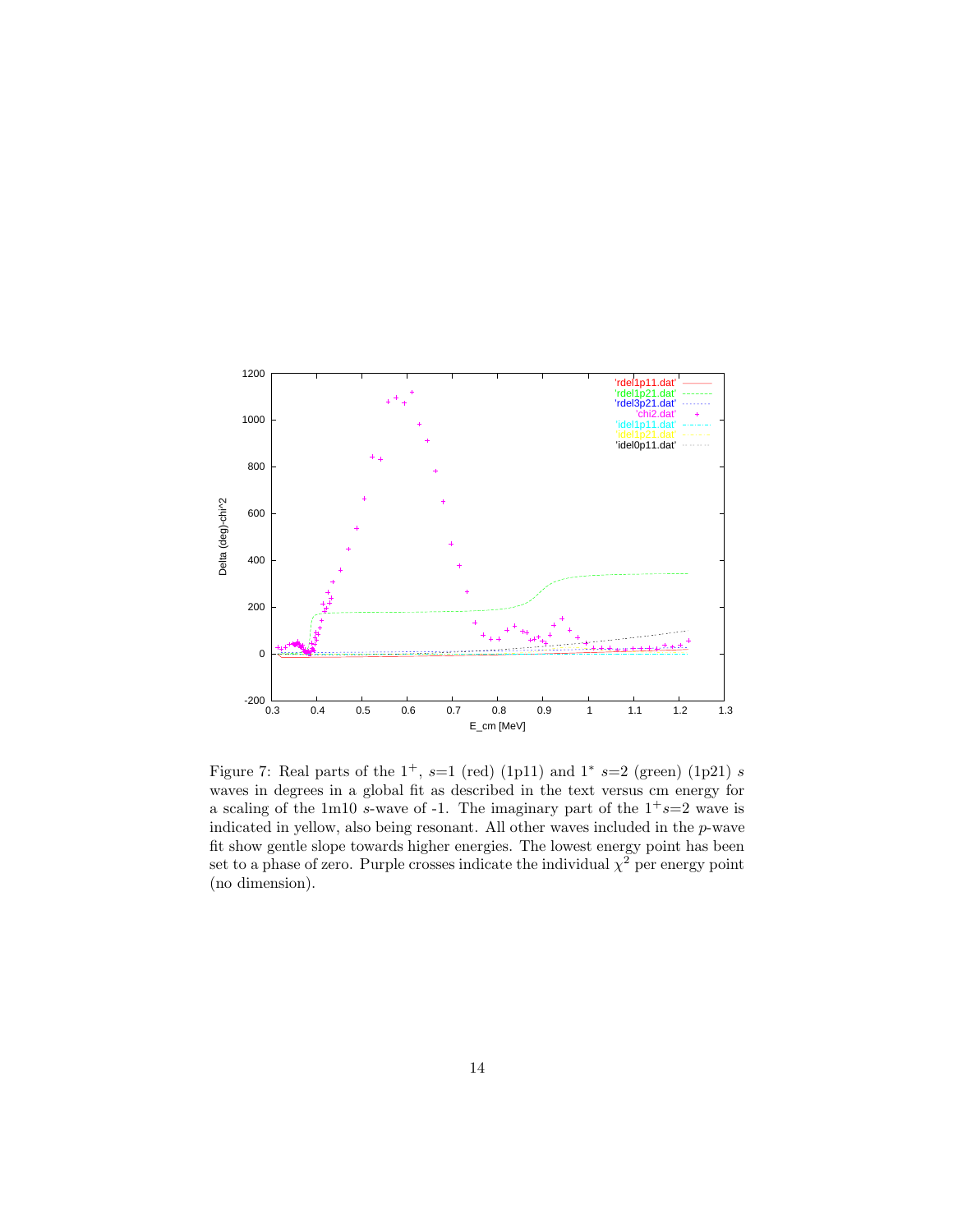

Figure 8: Calculated cross section for elastic scattering in <sup>7</sup>Be+p at 160◦, cm. The upper and lower panels show two scales. The red line is for the 1m10 wave with a positive phase shift, the green line for a negative phase shift.